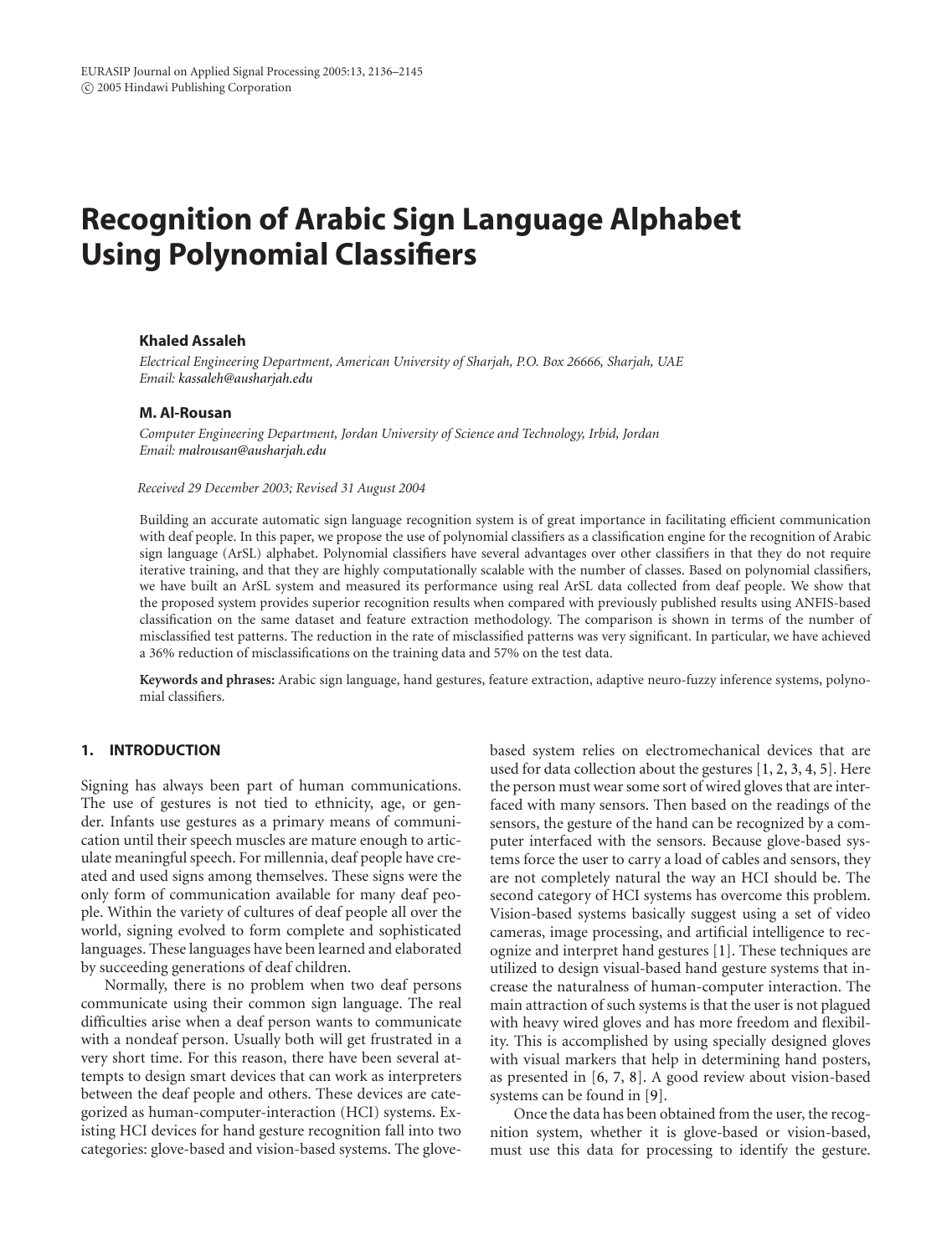Several approaches have been used for hand gestures recognition including fuzzy logic, neural networks, neuro-fuzzy, and hidden Markov model. Lee et al. have used fuzzy logic and fuzzy min-max neural networks techniques for Korean sign language recognition [\[10](#page-8-9)]. They were able to achieve a recognition rate of 80.1% using gloved-based system. Recognition based on fuzzy logic suffers from the problem of a large number of rules needed to cover all features of the gestures. Therefore, such systems give poor recognition rate when used for large systems with high number of rules. Neural networks, HMM [\[11](#page-8-10), [12](#page-8-11)], and adaptive neuro-fuzzy inference systems (ANFIS) [\[13,](#page-8-12) [14](#page-8-13)] were also widely used in recognition systems.

Recently, finite state machine (FSM) has been used in several works as an approach for gesture recognition [\[7,](#page-8-6) [8](#page-8-7), [15\]](#page-8-14). Davis and Shah [\[8](#page-8-7)] proposed a method to recognize humanhand gestures using a model-based approach. A finite state machine is used to model four qualitatively distinct phases of a generic gesture: static start position, for at least three video frames; smooth motion of the hand and fingers until the end of the gesture; static end position, for at least three video frames; smooth motion of the hand back to the start position. Gestures are represented as a sequence of vectors and are then matched to the stored gesture vector models using table lookup based on vector displacements. The system has very limited gesture vocabularies and uses marked gloves as in [\[7\]](#page-8-6). Many other systems used FSM approach for gesture recognition such as [\[15\]](#page-8-14). However, the FSM approach is very limited and is really a posture recognition system rather than a gesture recognition system. According to [\[15\]](#page-8-14) FSM has, in some of the experiments, gone prematurely into the wrong state, and in such situations, it is difficult to get it back into a correct state.

Even though Arabic is spoken in a wide spread geographical and demographical part of the world, the recognition of ArSL has received little attention from researchers. Gestures used in ArSL are depicted in [Figure 1.](#page-2-0) In this paper, we introduce an automatic recognition system for Arabic sign language using the polynomial classifier. Efficient classification methods using polynomial classifiers have been introduced by Campbell and Assaleh (see [\[16,](#page-8-15) [17](#page-8-16), [18](#page-8-17)]) in the fields of speech and speaker recognition. It has been shown that the polynomial technique can provide several advantages over other methods (e.g., neural network, hidden Markov models, etc.). These advantages include computational and storage requirements and recognition performance. More details about polynomial recognition technique are given in [Section 5.](#page-5-0) In this work we have built, tested, and evaluated an ArSL recognition system using the same set of data used in [\[6](#page-8-5), [19](#page-8-18)]. The recognition performance of the polynomialbased system is compared with that of the ANFIS-based system. We have found that our polynomial-based system largely outperforms the ANFIS-based system.

This paper is organized as follows. [Section 2](#page-1-0) describes the concept of ANFIS systems. [Section 3](#page-3-0) describes our database and shows how segmentation and feature extraction are performed. Since we will be comparing our results to those obtained by ANFIS-based systems, in [Section 4](#page-4-0) we briefly de-

scribe the ANFIS model as used in ArSL [\[6](#page-8-5), [19](#page-8-18)]. The theory and implementation of polynomial classifiers are discussed in [Section 5.](#page-5-0) [Section 6](#page-7-0) discusses the results obtained from the polynomial-based system and compares them with the ANFIS-based system where the superiority of the former is demonstrated. Finally, we conclude in [Section 7.](#page-7-1)

#### <span id="page-1-0"></span>**2. ADAPTIVE NEURO-FUZZY INFERENCE SYSTEM**

Adjusting the parameters of fuzzy inference system (FIS) proves to be a tedious and difficult task. The use of ANFIS can lead to a more accurate and sophisticated system. AN-FIS [\[14\]](#page-8-13) is a supervised learning algorithm, which equips FIS with the ability to learn and adapt. It optimizes the parameters of a given fuzzy inference system by applying a learning procedure using a set of input-output pairs, the training data. ANFIS is considered to be an adaptive network which is very similar to neural networks [\[20](#page-8-19)]. Adaptive networks have no synaptic weights, instead they have adaptive and nonadaptive nodes. It must be said that an adaptive network can be easily transformed to a neural network architecture with classical feedforward topology. ANFIS is an adaptive network that works like adaptive network simulator of the Takagi-Sugeno fuzzy [\[20\]](#page-8-19) controllers. This adaptive network has a predefined adaptive network topology as shown in [Figure 2.](#page-3-1) The specific use of ANFIS for ArSL alphabet recognition is detailed in [Section 4.](#page-4-0)

The ANFIS architecture shown in [Figure 2](#page-3-1) is a simple architecture that consists of five layers with two inputs *x* and *y* and one output *z*. The rule base for such a system contains two fuzzy if-then rules of the Takagi and Sugeno type.

- (i) Rule 1: if *x* is  $A_1$  and *y* is  $B_1$ , then  $f_1 = p_1x + q_1y + r_1$ .
- (ii) Rule 2: If *x* is  $A_2$  and *y* is  $B_2$ , then  $f_2 = p_2x + q_2y + r_2$ .

*A* and *B* are the linguistic labels (called quantifiers).

<span id="page-1-1"></span>The node functions in the same layer are of the same function family as described below: for the first layer, the output of node *i* is given as

$$
O_{1,i} = \mu_{A_i}(x) = \frac{1}{1 + ((x - c_i)/a_i)^{2b_i}}.
$$
 (1)

The output of this layer specifies the degree to which the given input satisfies the quantifier. This degree can be specified by any appropriate parameterized membership function. The membership function used in [\(1\)](#page-1-1) is the generalized bell function [\[20\]](#page-8-19) which is characterized by the parameter set {*a<sup>i</sup>* , *bi* ,*ci*}. Tuning the values of these parameters will vary the membership function and in turn changes the behavior of the FIS. The parameters in layer 1 of the ANFIS model are known as the premise parameters [\[20\]](#page-8-19).

The output function,  $O_{1,i}$  is input into the second layer. A node in the second layer multiplies all the incoming signals and sends the product out. The output of each node represents the firing strength of the rules introduced in layer 1 and is given as

$$
O_{2,i} = w_i = \mu_{A_i}(x)\mu_{B_i}(y). \tag{2}
$$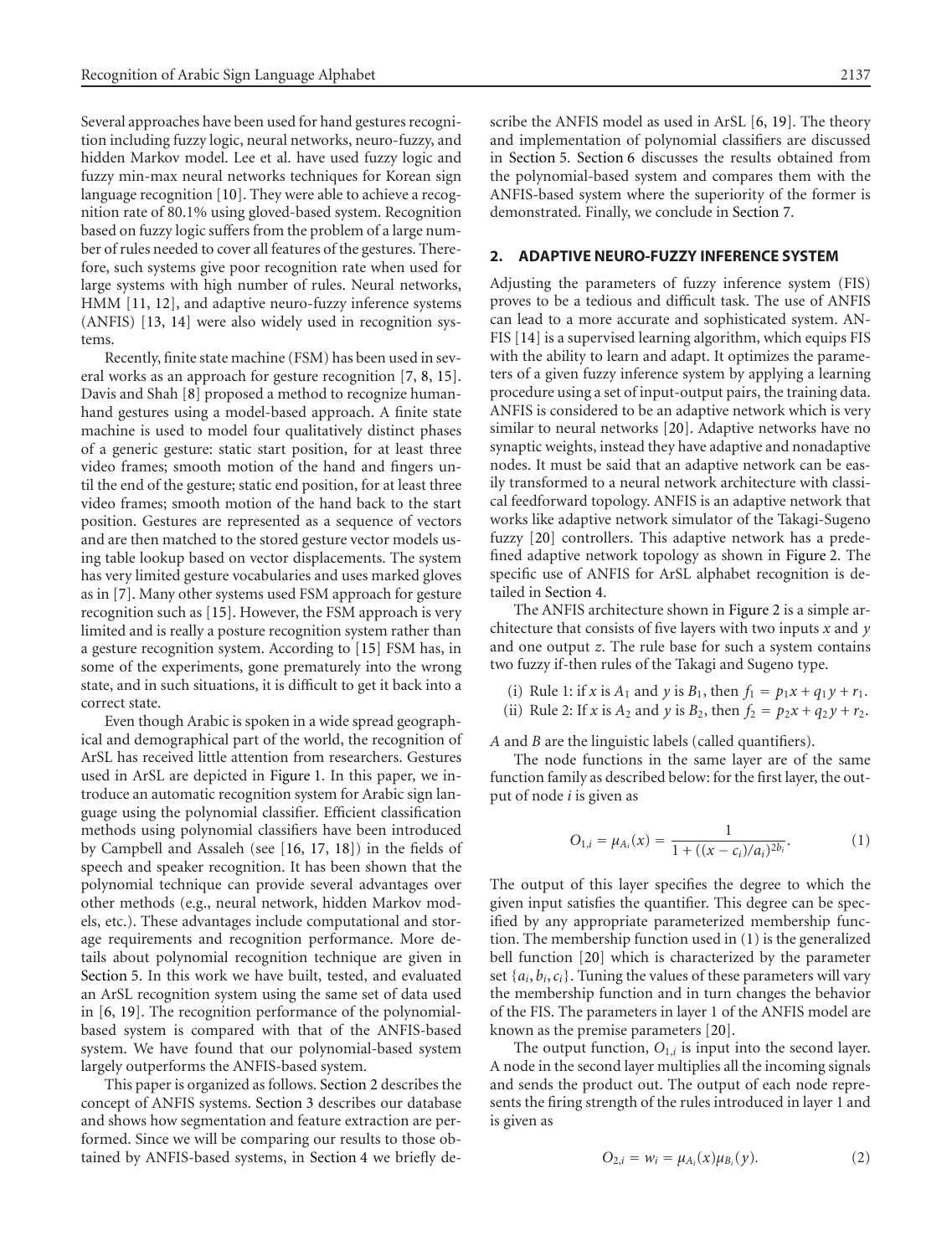<span id="page-2-0"></span>

Figure 1: Gestures of Arabic sign language (ArSL).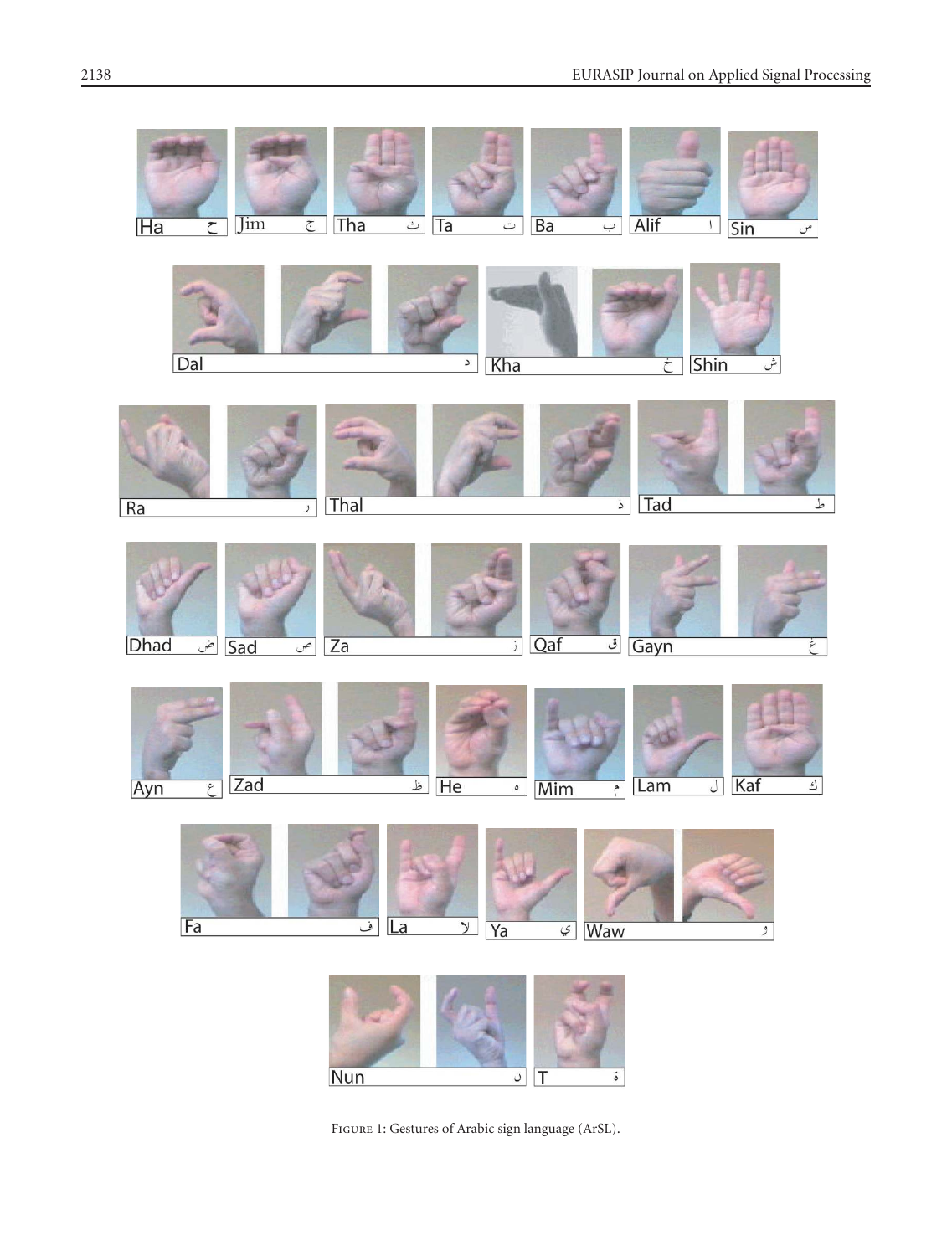

<span id="page-3-1"></span>Figure 2: ANFIS model.

In the third layer, the normalized firing strength is calculated by each node. Every node (*i*) will calculate the ratio of the *i*th rule firing strength to the sum of all rules' firing strengths as shown below:

<span id="page-3-2"></span>
$$
O_{3,i} = \overline{w}_i = \frac{w_i}{w_1 + w_2}.
$$
 (3)

The node function in layer 4 is given as

$$
O_{4,i} = \overline{w}_i f_i,\tag{4}
$$

<span id="page-3-3"></span>where  $f_i$  is calculated based on the parameter set  $\{p_i, q_i, r_i\}$ and is given by

$$
f_i = p_i x + q_i y + r_i. \tag{5}
$$

Similar to the first layer, this is an adaptive layer where the output is influenced by the parameter set. Parameters in this layer are referred to as consequent parameters.

Finally, layer 5 consists of only one node that computes the overall output as the summation of all incoming signals:

<span id="page-3-4"></span>
$$
O_{5,1} = \sum \overline{w}_i f_i. \tag{6}
$$

For the model described in [Figure 2,](#page-3-1) and using [\(4\)](#page-3-2) and [\(5\)](#page-3-3) in [\(6\)](#page-3-4), the overall output is given by

$$
O_{5,1} = \frac{w_1(p_1x + q_1y + r_1) + w_2(p_2x + q_2y + r_{21})}{w_1 + w_2}.
$$
 (7)

As mentioned above, there are premise parameters and consequent parameters for the ANFIS model. The number of these parameters determines the size and complexity of the ANFIS network for a given problem. The ANFIS network must be trained to learn about the data and its nature. During the learning process the premise and consequent parameters are tuned until the desired output of the FIS is reached.



Figure 3: Stages of the recognition system.

# <span id="page-3-5"></span><span id="page-3-0"></span>**3. ArSL DATABASE COLLECTION AND FEATURE EXTRACTION**

In this section we briefly describe and discuss the database and feature extraction of the ArSL recognition system introduced in [\[6](#page-8-5)]. We do so because our proposed system shares the same exact processes up to the classification step where we introduce our polynomial-based classification. The system is comprised of several stages as shown in [Figure 3.](#page-3-5) These stages are image acquisition, image processing, feature extraction, and finally, gesture recognition. In the image acquisition stage, the images were collected from thirty deaf participants. The data was collected from a center for deaf people rehabilitation in Jordan. Each participant had to wear the colored gloves and perform Arabic sign gestures in his/her way. In some cases, participants have provided more than one gesture for the same letter. The number of samples and gestures collected from the involved participants is shown in [Table 1.](#page-4-1) It should be noted that there are 30 letters (classes) in Arabic sign language that can be represented in 42 gestures. The total number of samples collected for training and testing taken from a total of 42 gestures (corresponding to 30 classes) is 2323 samples partitioned into 1625 for training and 698 for testing. In [Table 1,](#page-4-1) one can notice that the number of the collected samples is not the same for all classes due to two reasons. First, some letters have more than one gesture representation, and second, because the data was collected over a few months and not all participants were available all the time. For example, one of the multiple gesture representations can be seen in [Figure 1](#page-2-0) for the alphabet "thal."

The gloves worn by the participants were marked with six different colors at different six regions as shown in [Figure 4a](#page-4-2). Each acquired image is fed to the image processing stage in which color representation and image segmentation are performed for the gesture. By now, the color of each pixel in the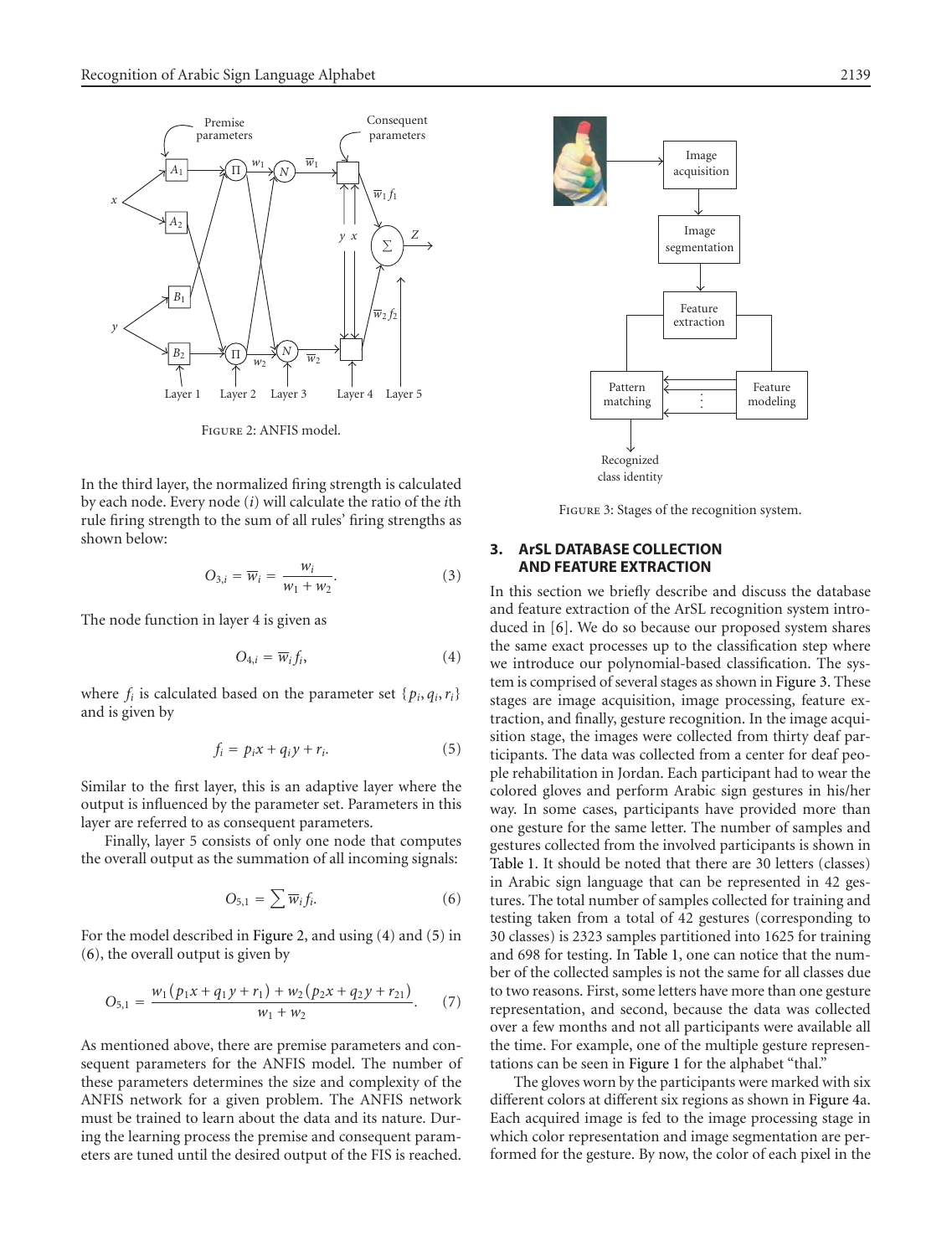TABLE 1: Number of patterns per letter for training and testing data.

<span id="page-4-1"></span>

|                                                               | Number of        | Number of    | Number of               |
|---------------------------------------------------------------|------------------|--------------|-------------------------|
| Class                                                         | training samples | test samples | gestures                |
| Alif İ                                                        | 33               | 14           | $\mathbf{1}$            |
| ب Ba                                                          | 58               | 21           | $\,1$                   |
| ت Ta                                                          | 51               | 21           | $\,1$                   |
| ث Tha                                                         | 48               | 19           | $\,1$                   |
| Jim $\zeta$                                                   | 38               | 18           | $\mathbf{1}$            |
| Ha <sub>c</sub>                                               | 42               | 20           | $\mathbf 1$             |
| Kha خ                                                         | 69               | 26           | $\overline{c}$          |
| د Dal                                                         | 112              | 32           | $\overline{\mathbf{3}}$ |
| ذ Thal                                                        | 77               | 35           | $\overline{\mathbf{3}}$ |
| Ra,                                                           | 71               | 22           | $\overline{c}$          |
| ز Za                                                          | 66               | 24           | $\overline{c}$          |
| س Sin                                                         | 36               | 17           | $\,1$                   |
| ش Shin                                                        | 37               | 21           | $\,1$                   |
| ص Sad                                                         | 54               | 19           | $\mathbf 1$             |
| ض Dhad                                                        | 49               | 16           | $\,1$                   |
| $\operatorname{\textsf{Tad}}$ $\mathord{\blacktriangleright}$ | 68               | 27           | $\overline{c}$          |
| ظ Zad                                                         | 74               | 29           | $\overline{c}$          |
| Ayn ę                                                         | 39               | 18           | $\,1\,$                 |
| غ Gayn                                                        | 82               | 36           | $\,1\,$                 |
| ف Fa                                                          | 74               | 27           | $\overline{c}$          |
| ق Qaf                                                         | 37               | 21           | $\mathbf{1}$            |
| ك Kaf                                                         | 41               | 34           | $\mathbf{1}$            |
| ل Lam                                                         | 68               | 19           | $\mathbf{1}$            |
| $\text{Mim}_{\gamma}$                                         | 38               | 19           | $\,1$                   |
| ن Nun                                                         | 51               | 23           | $\overline{\mathbf{c}}$ |
| He $_{\rm \tiny s}$                                           | 36               | 21           | $\,1\,$                 |
| <b>Waw</b> و                                                  | 59               | 22           | $\overline{c}$          |
| La צ                                                          | 42               | 22           | $\,1$                   |
| $Ya \nightharpoondown$ ي                                      | 39               | 33           | $\,1$                   |
| Tΰ                                                            | 36               | 22           | $\mathbf{1}$            |
| Total                                                         | 1625             | 698          | 42                      |

image is represented by three values for red, green, and blue (RGB). For more efficient color representation, RGB values are transformed to hue-saturation-intensity (HSI) representation. In the image segmentation stage, the color information is used for segmenting the image into six regions representing the five fingertips and the wrist. Also the centroid for each region is identified in this stage as illustrated in [Figure 4b](#page-4-2).

In the feature extraction stage, thirty features are extracted from the segmented color regions. These features are taken from the fingertips and their relative positions and orientations with respect to the wrist and to each other as shown in [Figure 5.](#page-4-3) These features include the vectors from the center of each region to the center of all other regions, and the angles between each of these vectors and the horizontal axis. More specifically, there are five vectors (length and angle) between the centers of fingertip regions and the wrist region  $(v_{i,w}, a_{i,w})$  where  $i = 1, 2, \ldots, 5$ ; and another ten vectors between the centers of the fingertip regions of each pair of fingers  $(v_{i,j}, a_{i,j})$  where  $i = 1, 2, ..., 5, j = 1, 2, ..., 5$ , and  $i \neq j$ .



<span id="page-4-2"></span>FIGURE 4: (a) colored glove and (b) output of image segmentation.



<span id="page-4-3"></span>Figure 5: Vectors (lengths and angles) representing the feature set.

Since the length and the angle of each of the 15 vectors are used, thirty features are extracted from a given gesture as shown in [Table 2.](#page-5-1) Therefore, a feature vector **x** is constructed as  $\mathbf{x} = [\nu_{1,w}, a_{1,w}, \dots, \nu_{5,w}, a_{5,w}, \nu_{1,2}, a_{1,2}, \dots, \nu_{4,5}, a_{4,5}].$ 

It is worth mentioning that the lengths of all vectors are normalized so that the calculated values are not sensitive to the distance between the camera and the person communicating with the system. The normalization is done per feature vector where the measured vector lengths are divided by the maximum value among the 15 vector lengths.

# <span id="page-4-0"></span>**4. ANFIS-BASED ArSL RECOGNITION**

The last stage of the ArSL recognition system introduced in [\[6](#page-8-5)] is the classification stage. In this stage they constructed 30 ANFIS units representing the 30 ArSL finger-spelling gestures. Each ANFIS unit is dedicated to one gesture. As shown in [Figure 6,](#page-6-0) each ANFIS unit has 30 inputs corresponding to elements in the set of features that has been extracted in the previous stage. Like the model described in [Figure 2,](#page-3-1) the AN-FIS model consists of five layers. For the adaptive input layer, layer 1, Gaussian membership functions of the form

$$
\mu(x) = e^{-((x-c)/\sigma)^2}
$$
 (8)

are used, where *c* and *σ* are tunable parameters which form the premise parameters in the first layer. Building the rules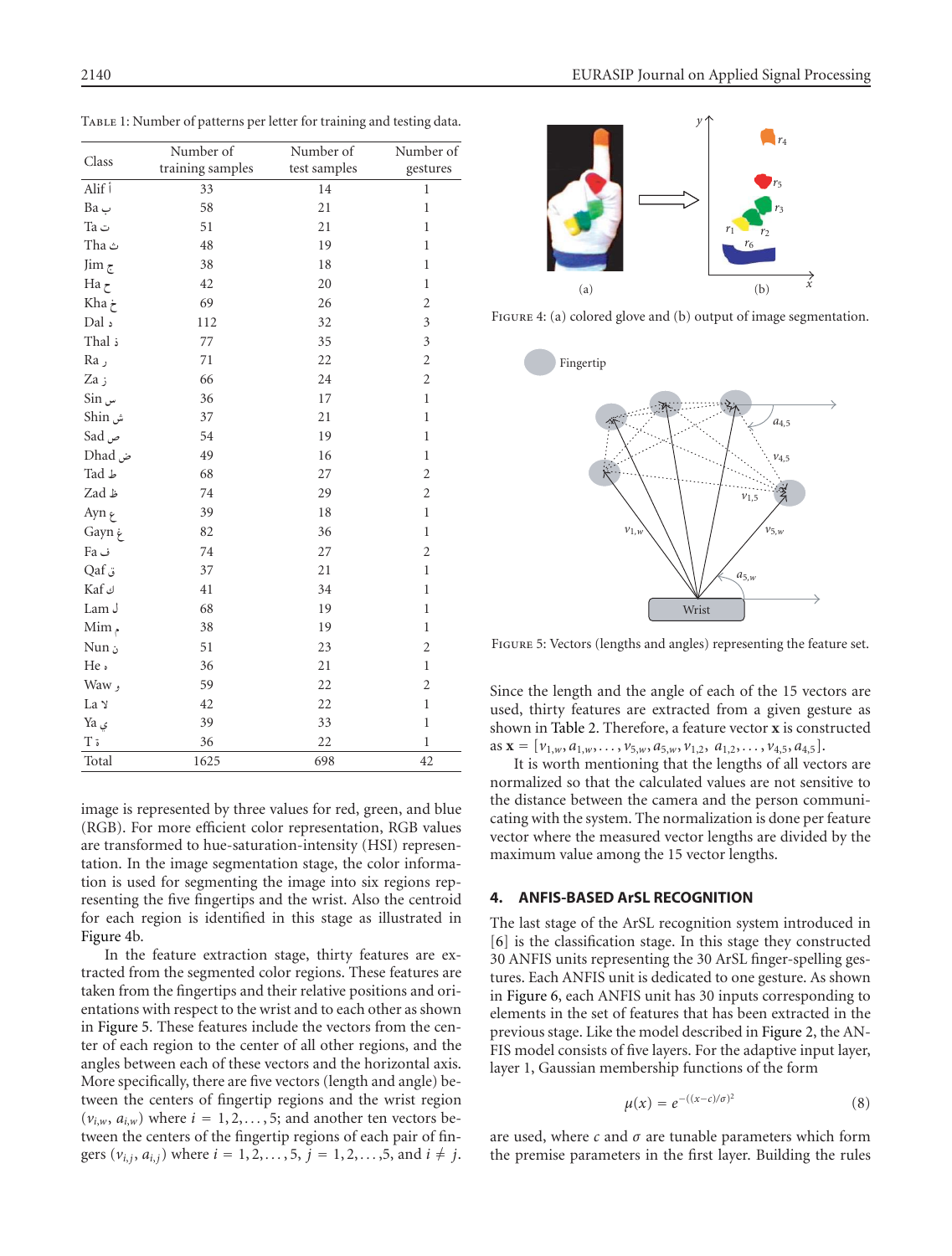<span id="page-5-1"></span>TABLE 2: Calculated features: vectors and angles between the six regions.

| Feature   |           | Region centers                          |  |
|-----------|-----------|-----------------------------------------|--|
| Vector    | Angle     | considered                              |  |
| $v_{1,w}$ | $a_{1,w}$ | 1st fingertip (little finger) and wrist |  |
| $v_{2,w}$ | $a_{2,w}$ | 2nd fingertip and wrist                 |  |
| $v_{3,w}$ | $a_{3,w}$ | 3rd fingertip and wrist                 |  |
| $v_{4,w}$ | $a_{4,w}$ | 4th fingertip and wrist                 |  |
| $v_{5,w}$ | $a_{5,w}$ | 5th fingertip and wrist                 |  |
| $v_{1,2}$ | $a_{1,2}$ | 1st and 2nd fingertips                  |  |
| $v_{1,3}$ | $a_{1,3}$ | 1st and 3rd fingertips                  |  |
| $v_{1,4}$ | $a_{1,4}$ | 1st and 4th fingertips                  |  |
| $v_{1,5}$ | $a_{1,5}$ | 1st and 5th fingertips                  |  |
| $v_{2,3}$ | $a_{2,3}$ | 2nd and 3rd fingertips                  |  |
| $v_{2,4}$ | $a_{2,4}$ | 2nd and 4th fingertips                  |  |
| $v_{2,5}$ | $a_{2,5}$ | 2nd and 5th fingertips                  |  |
| $v_{3,4}$ | $a_{3,4}$ | 3rd and 4th fingertips                  |  |
| $v_{3,5}$ | $a_{3,5}$ | 3rd and 5th fingertips                  |  |
| $v_{4,5}$ | $a_{4,5}$ | 4th and 5th fingertips                  |  |
|           |           |                                         |  |

for each gesture is done based on the use of subtractive clustering algorithm and least-squares estimator techniques [\[6](#page-8-5), [21\]](#page-8-20).

## <span id="page-5-0"></span>**5. POLYNOMIAL CLASSIFIERS**

The problem that we are considering here is a closed set identification problem which involves finding the best matching class given a list of classes (and their models obtained in the training phase) and feature vectors from an unknown class.

In general, the training data for each class consists of a set of feature vectors extracted from multiple observations corresponding to that class. Depending on the nature of the recognition problem, an observation could be represented by a single feature vector or by a sequence of feature vectors corresponding to the temporal or spatial evolution of that observation. In our case, each observation is represented by a single feature vector representing a hand gesture. For each class, *i*, we have a set of *N<sup>i</sup>* training observations represented by a sequence of  $N_i$  feature vectors  $[\mathbf{x}_{i,1} \mathbf{x}_{i,2} \cdots \mathbf{x}_{i,N_i}]^t$ .

Identification requires the decision between multiple hypotheses, *H<sup>i</sup>* . Given an observation feature vector **x**, the Bayes decision rule [\[22\]](#page-8-21) for this problem reduces to

<span id="page-5-2"></span>
$$
i^{\text{opt}} = \underset{i}{\text{arg max}} p(H_i|\mathbf{x}), \qquad (9)
$$

with the assumption that  $p(x)$  is the same for all observation feature vectors.

A common method for solving [\(9\)](#page-5-2) is to approximate an ideal output on a set of training data with a network. That is, if  $\{f_i(\mathbf{x})\}$  are discriminant functions [\[23](#page-8-22)], then we train  $f_i(\mathbf{x})$  to an ideal output of 1 on all in-class observation feature vectors and 0 on all out-of-class observation feature vectors.

<span id="page-5-3"></span>If *f<sup>i</sup>* is optimized for mean-squared error over all possible functions such that

$$
f_i^{\text{opt}} = \underset{f_i}{\text{arg min}} E_{\mathbf{x},H} \Big\{ |f_i(x) - y_i(\mathbf{x}, H)|^2 \Big\},\qquad(10)
$$

then the solution entails that  $f_i^{\text{opt}} = p(H_i|\mathbf{x})$ , see [\[22\]](#page-8-21). In [\(10\)](#page-5-3),  $E_{\mathbf{x},H}$  is the expectation operator over the joint distribution of **x** and all hypotheses, and  $y_i$ ( $\mathbf{x}, H$ ) is the ideal output for *H<sup>i</sup>* . Thus, the least-squares optimization problem gives the functions necessary for the hypothesis test in [\(9\)](#page-5-2). If the discriminant function in [\(10\)](#page-5-3) is allowed to vary only over a given class (in our case polynomials with a limited degree), then the optimization problem of [\(10\)](#page-5-3) gives an *approximation* of the a posteriori probabilities [\[23\]](#page-8-22). Using the resulting polynomial approximation in [\(9\)](#page-5-2) thus gives an approximation to the ideal Bayes rule.

The basic embodiment of a *K*th-order polynomial classifier consists of several parts. In the training phase, the elements of each training feature vector,  $\mathbf{x} = [x_1, x_2, \dots, x_M],$ are combined with multipliers to form a set of basis functions,  $p(x)$ . The elements of  $p(x)$  are the monomials of the form

$$
\prod_{j=1}^{M} x_j^{k_j},\tag{11}
$$

<span id="page-5-5"></span>where  $k_j$  is a positive integer, and  $0 \leq \sum_{i=1}^{M}$  $\sum_{j=1}^{\infty} k_j \leq K$ . The sequence of feature vectors  $[\mathbf{x}_{i,1}\mathbf{x}_{i,2}\cdots\mathbf{x}_{i,N_i}]^T$  representing class *i* is expanded into

$$
\mathbf{M}_i = \begin{bmatrix} \mathbf{p}(\mathbf{x}_{i,1}) & \mathbf{p}(\mathbf{x}_{i,2}) & \cdots & \mathbf{p}(\mathbf{x}_{i,N_i}) \end{bmatrix}^t.
$$
 (12)

Expanding all the training feature vectors results in a global matrix for all *C* classes obtained by concatenating all the individual **M***<sup>i</sup>* matrices such that

$$
\mathbf{M} = \begin{bmatrix} \mathbf{M}_1 & \mathbf{M}_2 & \cdots & \mathbf{M}_C \end{bmatrix}^t.
$$
 (13)

Once the training feature vectors are expanded into their polynomial basis terms, the polynomial classifier is trained to approximate an ideal output using mean-squared error as the objective criterion.

The training problem reduces to finding an optimum set of weights, **w***<sup>i</sup>* , that minimizes the distance between the ideal outputs and a linear combination of the polynomial expansion of the training data such that

$$
\mathbf{w}_i^{\text{opt}} = \underset{\mathbf{w}_i}{\text{arg min}} \|\mathbf{M}\mathbf{w}_i - \mathbf{o}_i\|_2, \tag{14}
$$

where **o***<sup>i</sup>* represents the ideal output comprised of the column vector whose entries are *N<sup>i</sup>* ones in the rows where the *i*th class's data is located in **M**, and zeros otherwise.

<span id="page-5-4"></span>The weights (models)  $w_i^{opt}$  can be obtained explicitly (noniteratively) by applying the normal equations method  $[24]$  $[24]$ :

$$
\mathbf{M}^t \mathbf{M} \mathbf{w}_i^{\text{opt}} = \mathbf{M}^t \mathbf{o}_i. \tag{15}
$$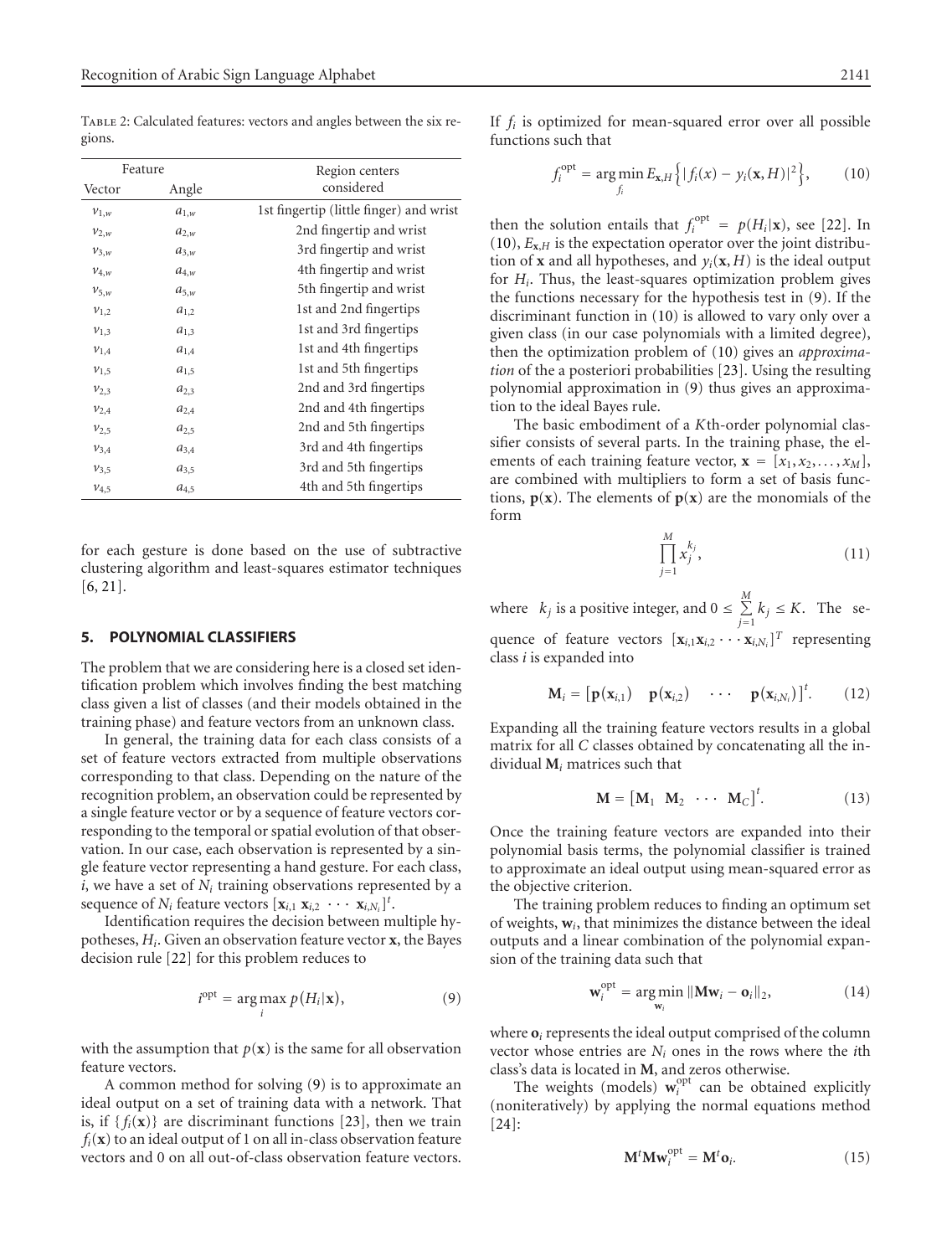

<span id="page-6-0"></span>Figure 6: One-gesture ANFIS unit.

Define **1** to be the vector of all ones. We rearrange [\(15\)](#page-5-4) to

$$
\sum_{j=1}^{C} \mathbf{M}_{j}^{t} \mathbf{M}_{j} \mathbf{w}_{i}^{\text{opt}}{}_{i} = \mathbf{M}_{i}^{t} \mathbf{1}.
$$
 (16)

If we define  $\mathbf{R}_j = \mathbf{M}_j^t \mathbf{M}_j$ ,  $\mathbf{R} = \sum_{j=1}^C \mathbf{R}_j$ , and  $\mathbf{m} = \mathbf{M}_i^t \mathbf{1}$ , then [\(10\)](#page-5-3) yields an explicit solution for  $w_i^{\text{opt}}$  expressed as

<span id="page-6-2"></span>
$$
\mathbf{w}_i^{\text{opt}} = \mathbf{R}^{-1} \mathbf{m}.\tag{17}
$$

This suggests that the straightforward method of finding  $\mathbf{w}_i^{\text{opt}}$  is by inverting the **R** matrix which represents the main bulk of the computational complexity of the training process. However, in [\[16](#page-8-15), [17,](#page-8-16) [18\]](#page-8-17) Campbell and Assaleh discuss the computational aspects of solving for  $w_i^{\text{opt}}$  and they present a fast method for training polynomial classifiers by exploiting the redundancy in the  $\mathbf{R}_j$  matrices. They also discuss in detail the computational and storage advantages of their training method.

In the recognition stage when an unknown feature vector, **x**, is presented to all *C* models, the vector is expanded into its polynomial terms  $p(x)$  (similar to what was done in the training phase) and a set of *C* scores {*si*} are computed. The class *c* to which the vector **x** belongs is the index of the maximum score such that

$$
c = \underset{i}{\arg \max} s_i, \tag{18}
$$

where

$$
s_i = \mathbf{w}_i^{\text{opt}} \mathbf{p}(\mathbf{x}). \tag{19}
$$

The *K*th-order polynomial expansion of an *M*-dimensional vector **x** generates an  $O_{M,K}$ -dimensional vector  $p(x)$ .



<span id="page-6-1"></span>Figure 7: Block diagram of training and testing polynomial classifiers.

*OM*,*<sup>K</sup>* is a function of both *M* and *K* and can be expressed as  $O_{M,K} = 1 + KM + \sum_{l=2}^{K} C(M, l)$ , where  $C(M, l) = {M \choose l}$  is the number of distinct subsets of *l* elements that can be made out of a set of *M* elements. This suggests that for a relatively high value of *M*, one is restricted to low-order polynomial expansions such as 2nd or 3rd order. In our case for *M* = 30, we found that a 2nd-order polynomial expansion is sufficient. Higher-order expansions were not found to provide any further performance improvements.

The block diagram for the training and identification via polynomial classifiers is depicted in [Figure 7.](#page-6-1)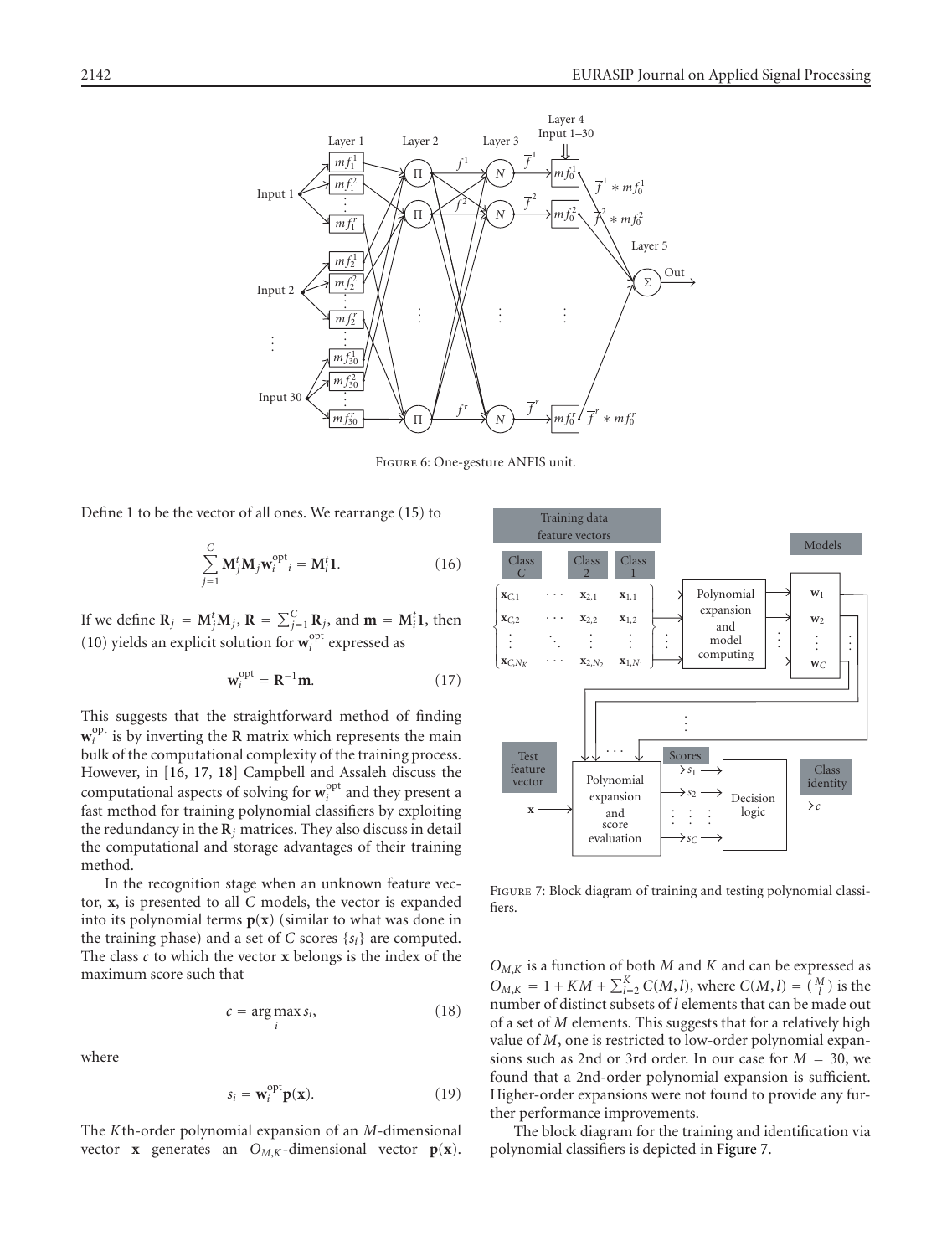TABLE 3: Error rates of the system.

<span id="page-7-2"></span>

|                      | Error rate for | Error rate    | Number of      |
|----------------------|----------------|---------------|----------------|
| Class                | training data  | for test data | gestures       |
| Alif İ               | 0/33           | 0/14          | $\mathbf{1}$   |
| Ba ب                 | 8/58           | 5/21          | $\mathbf{1}$   |
| ت Ta                 | 0/51           | 2/21          | $\mathbf{1}$   |
| ث Tha                | 0/48           | 0/19          | $\mathbf{1}$   |
| Jim $\tau$           | 1/38           | 1/18          | $\mathbf{1}$   |
| Ha <sub>c</sub>      | 1/42           | 0/20          | $\mathbf{1}$   |
| خ Kha                | 0/69           | 1/26          | $\overline{2}$ |
| د Dal                | 2/112          | 5/32          | 3              |
| ذ Thal               | 0/77           | 0/35          | 3              |
| Ra,                  | 7/71           | 9/22          | $\overline{c}$ |
| Za;                  | 2/66           | 1/24          | $\overline{c}$ |
| س Sin                | 0/36           | 0/17          | $\mathbf{1}$   |
| ش Shin               | 0/37           | 0/21          | $\mathbf{1}$   |
| ص Sad                | 2/54           | 5/19          | $\mathbf{1}$   |
| ض Dhad               | 0/49           | 1/16          | $\,1\,$        |
| ط Tad                | 0/68           | 0/27          | $\overline{c}$ |
| ظ Zad                | 0/74           | 1/29          | $\overline{2}$ |
| Ayn ۶                | 0/39           | 0/18          | $\mathbf{1}$   |
| Gayn $\dot{\varphi}$ | 0/82           | 0/36          | $\mathbf{1}$   |
| ف Fa                 | 0/74           | 1/27          | $\overline{2}$ |
| ق Qaf                | 0/37           | 1/21          | $\mathbf{1}$   |
| ك Kaf                | 0/41           | 0/34          | $\mathbf{1}$   |
| Lam J                | 0/68           | 5/19          | $\mathbf{1}$   |
| م Mim                | 0/38           | 3/19          | $\mathbf{1}$   |
| ن Nun                | 1/51           | 2/23          | $\overline{c}$ |
| He $_{\rm \tiny s}$  | 0/36           | 0/21          | $\mathbf{1}$   |
| <b>Waw</b> و         | 1/59           | 0/22          | $\overline{2}$ |
| La y                 | 0/42           | 1/22          | $\mathbf{1}$   |
| <b>Ya</b> ی          | 0/39           | 0/33          | $\mathbf{1}$   |
| $\rm T$ ;            | 1/36           | 2/22          | 1              |
| Total                | 26/1625        | 46/698        | 42             |
|                      | $= 1.6\%$      | $= 6.59\%$    |                |

#### <span id="page-7-0"></span>**6. RESULTS AND DISCUSSION**

We have applied the training method of the polynomial classifier as described above by creating one 2nd-order polynomial classifier per class, resulting in a total of 42 networks. The feature vectors for the training data set are expanded into their polynomial terms, and the corresponding class labels are assigned accordingly before they were processed through the training algorithm outlined in [\(12\)](#page-5-5) through [\(17\)](#page-6-2). Consequently, each class *i* is represented by the identification model  $\mathbf{w}_i^{\text{opt}}$ . Therefore, alphabets with multiple gestures were represented by multiple models.

After creating all the identification models, we have conducted two experiments to evaluate the performance of our polynomial-based system. The first experiment was for evaluating the training data itself, and the second was for evaluating the test data set. In the first experiment, the performance of the system is found to be superior as is usually expected when the same training data is used as test data. The system has resulted in 26 misclassifications out of 1625 patterns. This corresponds to 1.6% error rate, or to a recognition rate of 98.4%. The detailed per-class misclassifications are shown in [Table 3.](#page-7-2)

However, the appropriate indicative way of measuring the performance of a recognition system is to present it with a data set different from what it was trained with. This is exactly what we have done in the second experiment when we used a test data which has not been used in the training process. This test data set is comprised of 698 samples distributed among classes as shown in [Table 1.](#page-4-1) Our recognition system has shown an excellent performance with a low error rate of 6.59% corresponding to a recognition rate of 93.41% as indicated in [Table 3.](#page-7-2)

The results of our polynomial-based recognition system are considered superior over previously published results in the field of ArSL [\[6](#page-8-5), [13,](#page-8-12) [19](#page-8-18)]. A direct and fair comparison can be done with our previous papers [\[6,](#page-8-5) [19](#page-8-18)] in which we have used exactly the same data sets and features for training and testing using ANFIS-based classification as described in [Section 3.](#page-3-0) Both systems are found to perform very well on the training data. Nevertheless, the polynomial-based system still performs better than the ANFIS-based system as it results in 26 misclassifications compared to 41 in the ANFIS-based system. This corresponds to a 36% reduction in the misclassifications and hence in the error rate.

More importantly, the polynomial-based recognition provides a major reduction in the number of misclassified patterns when compared with the ANFIS-based system in the case of the test data set. In this case, the number of misclassifications is reduced from 108 to 46 which corresponds to a very significant reduction of 57%. These results are shown in [Table 4.](#page-8-24)

The misclassification errors are attributed to the similarity among the gestures that some users provide for different letters. For example, [Table 3](#page-7-2) shows that a few letters such as the ba, ra, and dal have higher error rates. A close examination of their images explains this phenomenon as shown in [Figure 8.](#page-8-25)

It is worth mentioning that the above results are obtained using all the collected samples from all the gestures. However, in [\[6](#page-8-5)] some of the multiple gesture data was excluded to improve the performance of the systems. This implies that users are restricted to using specific sign gestures that they might not be comfortable with. In spite of this restriction, the ANFIS performance was still significantly below the obtained performance using polynomial-based recognition.

#### <span id="page-7-1"></span>**7. CONCLUSION**

In this paper we have successfully applied polynomial classifiers to the problem of Arabic sign language. We have also compared the performance of our system to previously published work using ANFIS-based classification. We have used the same actual data collected from deaf people, and the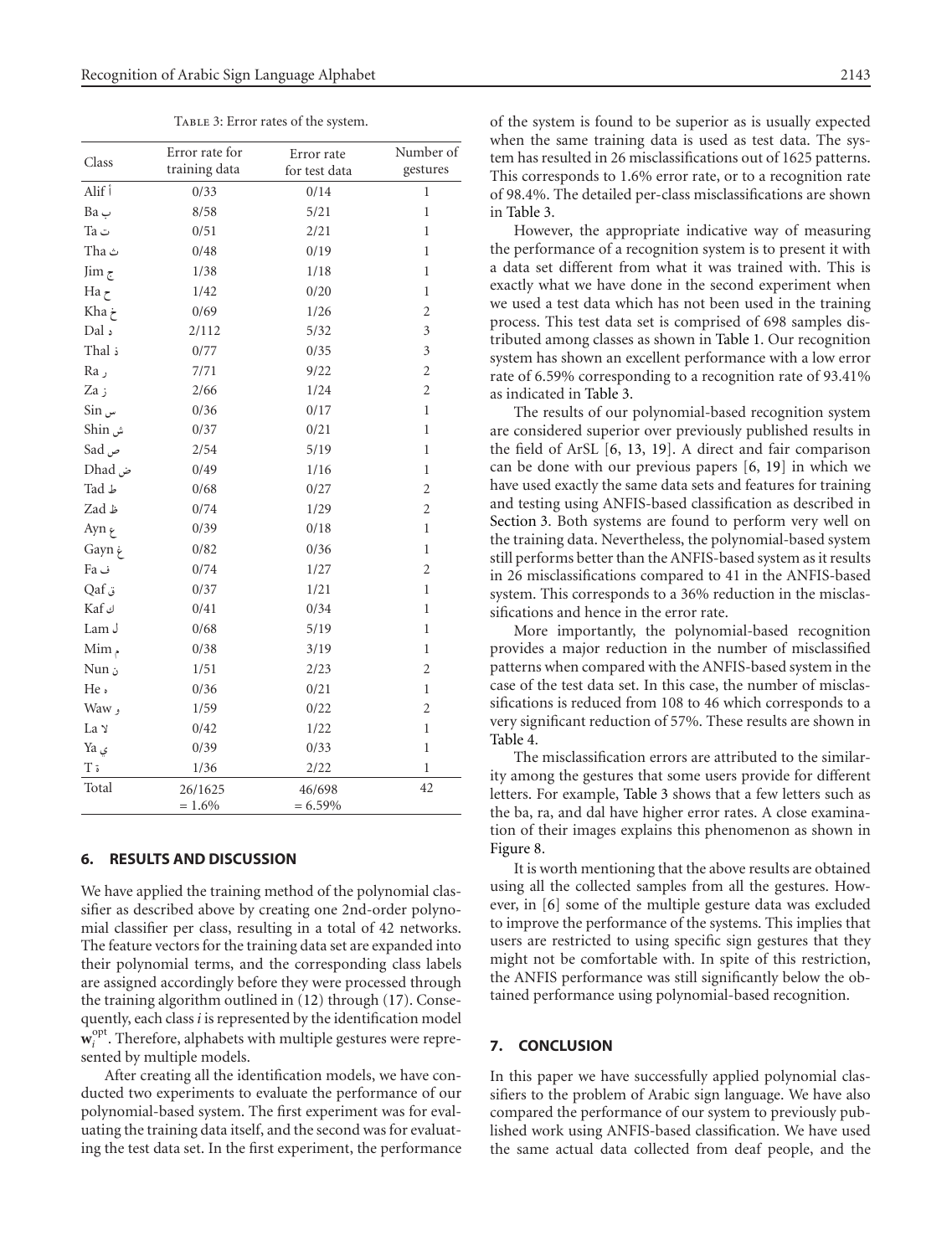|                                            | ANFIS-based | Polynomial-based | Reduction |
|--------------------------------------------|-------------|------------------|-----------|
| Misclassifications using the training data |             |                  | 36.6%     |
| Misclassifications using the test data     | 108         | 46               | 57.4%     |

<span id="page-8-24"></span>Table 4: Comparison between the polynomial-based and ANFIS-based systems.



<span id="page-8-25"></span>Figure 8: Depiction of the similarity of the gestures of different alphabets: (a) dal, (b) ba, (c) ra.

same corresponding feature set. The polynomial-based system has produced superior recognition results to those obtained by the ANFIS-based system for both training and test data. The corresponding percent reduction of misclassified patterns was very significant. Specifically, it was 36% when the systems were evaluated on the training data and 57% when the systems were evaluated on the test data. It should be noted that there is a lot of room for further performance improvement considering different feature sets. Moreover, additional improvements can be obtained by compensating for prior probabilities in the polynomial classifier training considering that the distribution of the training data is not uniform.

#### <span id="page-8-0"></span>**REFERENCES**

- [1] V. I. Pavlovic, R. Sharma, and T. S. Huang, "Visual interpretation of hand gestures for human-computer interaction: a review," *IEEE Trans. Pattern Anal. Machine Intell.*, vol. 19, no. 7, pp. 677–695, 1997.
- <span id="page-8-1"></span>[2] S. S. Fels and G. E. Hinton, "Glove-talk: a neural network interface between a data-glove and a speech synthesizer," *IEEE Trans. Neural Networks*, vol. 4, no. 1, pp. 2–8, 1993.
- <span id="page-8-2"></span>[3] D. J. Sturman and D. Zeltzer, "A survey of glove-based input," *IEEE Comput. Graph. Appl.*, vol. 14, no. 1, pp. 30–39, 1994.
- <span id="page-8-3"></span>[4] D. L. Quam, "Gesture recognition with a dataglove," in *Proc. IEEE National Aerospace and Electronics Conference (NAE-CON '90)*, vol. 2, pp. 755–760, Dayton, Ohio, USA, May 1990.
- <span id="page-8-4"></span>[5] J. Eisenstein, S. Ghandeharizadeh, L. Huang, C. Shahabi, G. Shanbhag, and R. Zimmermann, "Analysis of clustering techniques to detect hand signs," in *Proc. International Symposium on Intelligent Multimedia, Video and Speech Processing (ISIMP '01)*, pp. 259–262, Hong Kong, China, May 2001.
- <span id="page-8-5"></span>[6] M. AL-Rousan and M. Hussain, "Automatic recognition of Arabic sign language finger spelling," *International Journal of Computers and Their Applications*, vol. 8, no. 2, pp. 80–88, 2001, Special Issue on Fuzzy Systems.
- <span id="page-8-6"></span>[7] J. Davis and M. Shah, "Gesture recognition," Tech. Rep. CS-TR-93-11, Department of Computer Science, University of Central Florida, Orlando, Fla, USA, 1993.
- <span id="page-8-7"></span>[8] J. Davis and M. Shah, "Visual gesture recognition," *IEE Proceedings: Vision, Image and Signal Processing*, vol. 141, no. 2, pp. 101–106, 1994.
- <span id="page-8-8"></span>[9] Y. Wu and T. S. Huang, "Vision-based gesture recognition: a review," in *Proc. 3rd International Gesture Workshop (GW '99)*, pp. 103–115, Gif-sur-Yvette, France, March 1999.
- <span id="page-8-9"></span>[10] C.-S. Lee, Z. Bien, G.-T. Park, W. Jang, J.-S. Kim, and S.-K. Kim, "Real-time recognition system of Korean sign language based on elementary components," in *Proc. 6th IEEE International Conference on Fuzzy Systems (ICFS '97)*, vol. 3, pp. 1463–1468, Barcelona, Spain, July 1997.
- <span id="page-8-10"></span>[11] T. Starner and A. Pentland, "Visual recognition of American sign language using hidden Markov models," in *Proc. International Workshop on Automatic Face and Gesture Recognition (AFGR '95)*, pp. 189–194, Zurich, Switzerland, June 1995.
- <span id="page-8-11"></span>[12] T. Starner, J. Weaver, and A. Pentland, "Real-time American sign language recognition using desk and wearable computer based video," *IEEE Trans. Pattern Anal. Machine Intell.*, vol. 20, no. 12, pp. 1371–1375, 1998.
- <span id="page-8-12"></span>[13] O. Al-Jarrah and A. Halawani, "Recognition of gestures in Arabic sign language using neuro-fuzzy systems," *Artificial Intelligence*, vol. 133, no. 1-2, pp. 117–138, 2001.
- <span id="page-8-13"></span>[14] J.-S. R. Jang, "ANFIS: Adaptive-network-based fuzzy inference system," *IEEE Trans. Syst., Man, Cybern.*, vol. 23, no. 3, pp. 665–685, 1993.
- <span id="page-8-14"></span>[15] P. Hong, M. Turk, and T. S. Huang, "Constructing finite state machines for fast gesture recognition," in *Proc. 15th International Conference on Pattern Recognition (ICPR '00)*, vol. 3, pp. 691–694, Barcelona, Spain, September 2000.
- <span id="page-8-15"></span>[16] W. M. Campbell, K. T. Assaleh, and C. C. Broun, "Speaker recognition with polynomial classifiers," *IEEE Trans. Speech Audio Processing*, vol. 10, no. 4, pp. 205–212, 2002.
- <span id="page-8-16"></span>[17] K. T. Assaleh and W. M. Campbell, "Speaker identification using a polynomial-based classifier," in *Proc. 5th International Symposium on Signal Processing and Its Applications (ISSPA '99)*, vol. 1, pp. 115–118, Brisbane, Queensland, Australia, August 1999.
- <span id="page-8-17"></span>[18] W. M. Campbell, K. T. Assaleh, and C. C. Brown, "Lowcomplexity small-vocabulary speech recognition for portable devices," in *Proc. 5th International Symposium on Signal Processing and Its Applications (ISSPA '99)*, vol. 2, pp. 619–622, Brisbane, Queensland, Australia, August 1999.
- <span id="page-8-18"></span>[19] M. A. Hussain, "Automatic recognition of sign language gestures," M.S. thesis, Jordan University of Science and Technology, Irbid, Jordan, 1999.
- <span id="page-8-19"></span>[20] J.-S. R. Jang, C.-T. Sun, and E. Mizutani, *Neuro-Fuzzy and Soft Computing*, Prentice-Hall, Englewood Cliffs, NJ, USA, 1997.
- <span id="page-8-20"></span>[21] S. L. Chiu, "Fuzzy model identification based on cluster estimation," *Journal of Intelligent & Fuzzy Systems*, vol. 2, no. 3, pp. 267–278, 1994.
- <span id="page-8-21"></span>[22] K. Fukunaga, *Introduction to Statistical Pattern Recognition*, Academic Press, New York, NY, USA, 1990.
- <span id="page-8-22"></span>[23] J. Schurmann, *Pattern Classification*, John Wiley & Sons, New York, NY, USA, 1996.
- <span id="page-8-23"></span>[24] G. H. Golub and C. F. Van Loan, *Matrix Computations*, John Hopkins, Baltimore, Md, USA, 1989.